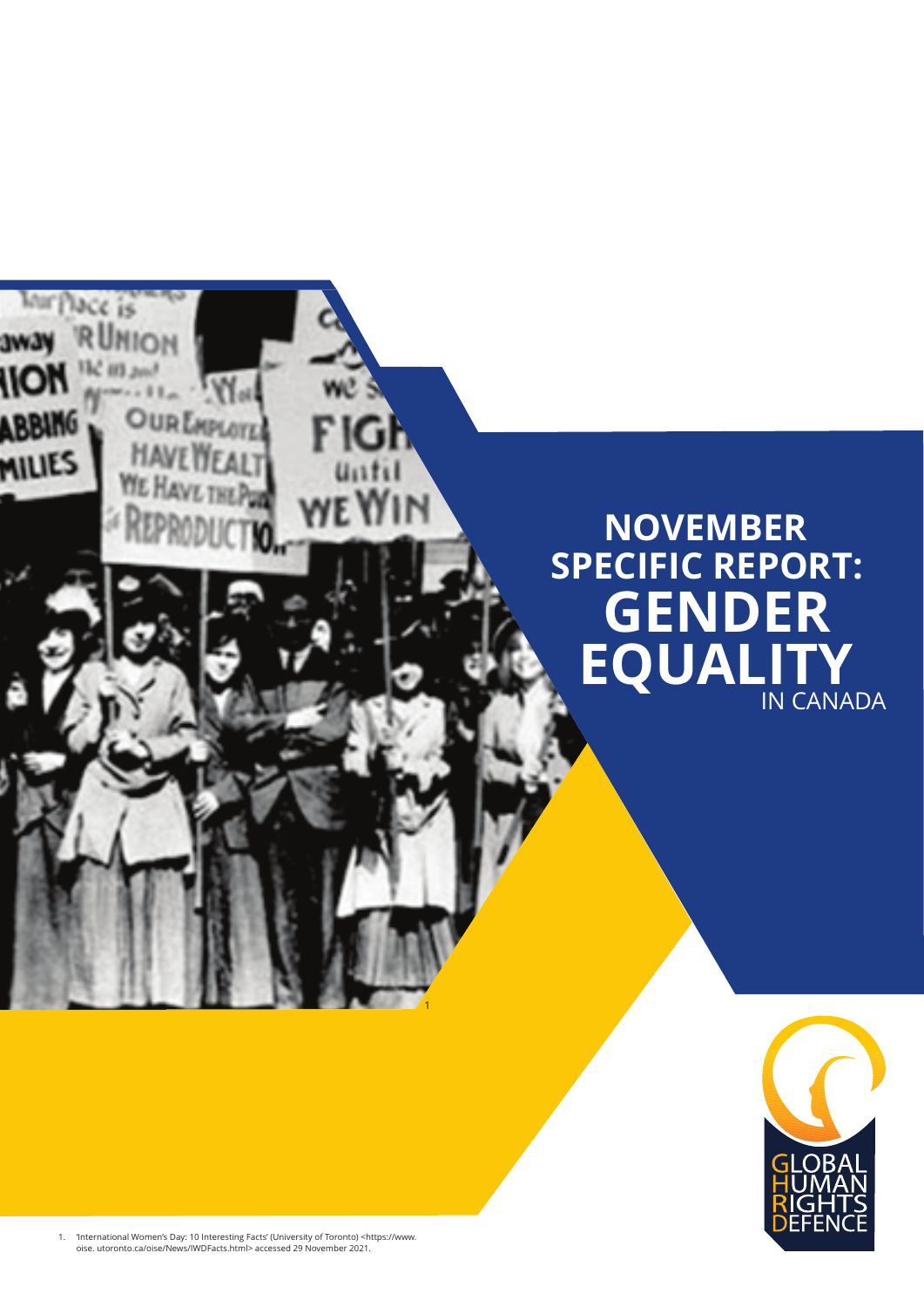GLOBAL HUMAN RIGHTS DEFENCE NORTH AMERICA TEAM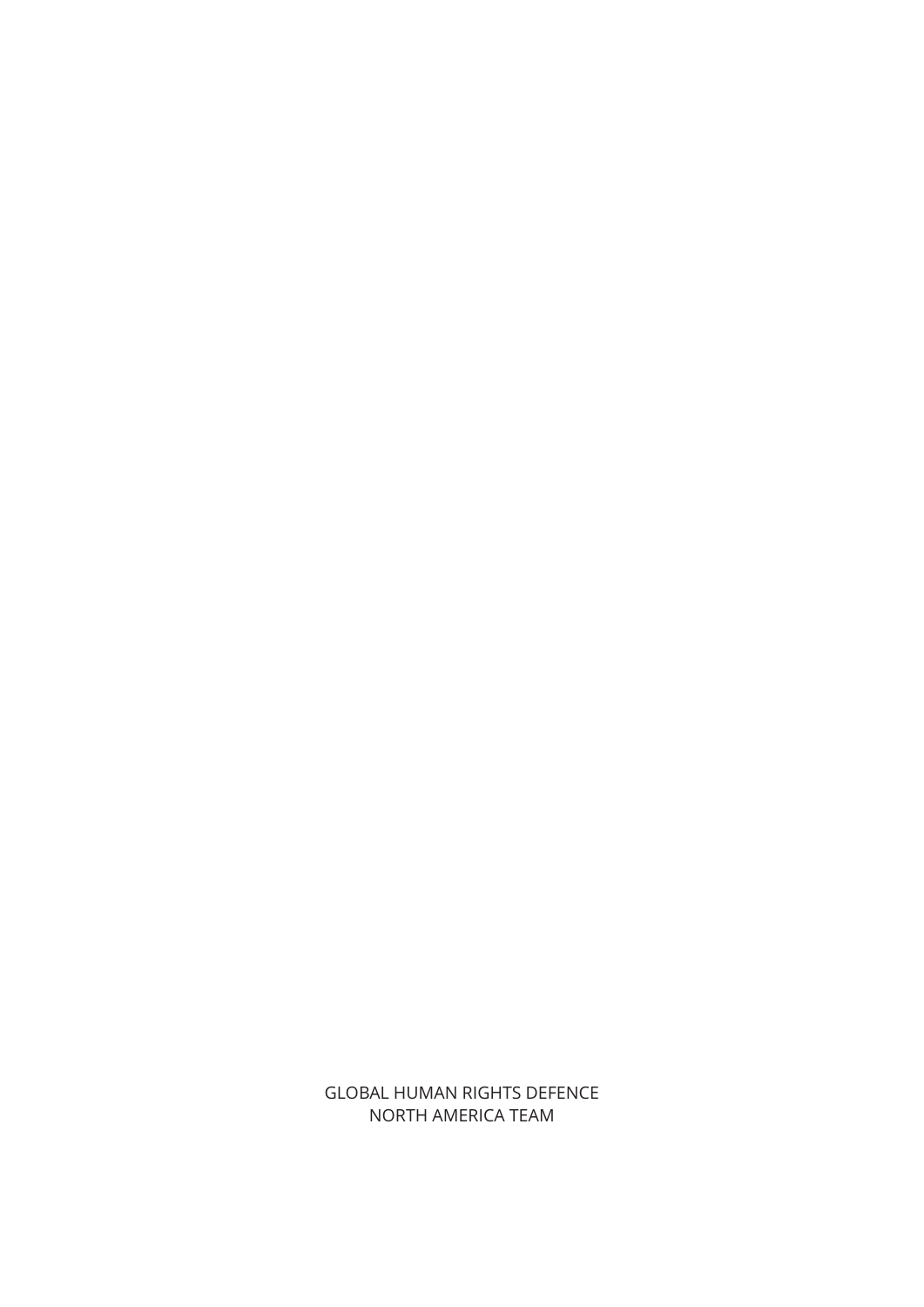# TABLE OF CONTENTS

#### **Introduction**

#### **The History of Women's Rights in Canad**

#### **The Legal Framework for Women's Rights under the Canadian Legal System**

The Canadian Charter of Rights and Freedom

International Human Rights Protection

Specific Rights: Rights of the Indigenous Women

Discriminatory Treatment of (Im)migrant Women

Pay Gap

Gender-Based Violence

**Conclusion**

**Bibliography**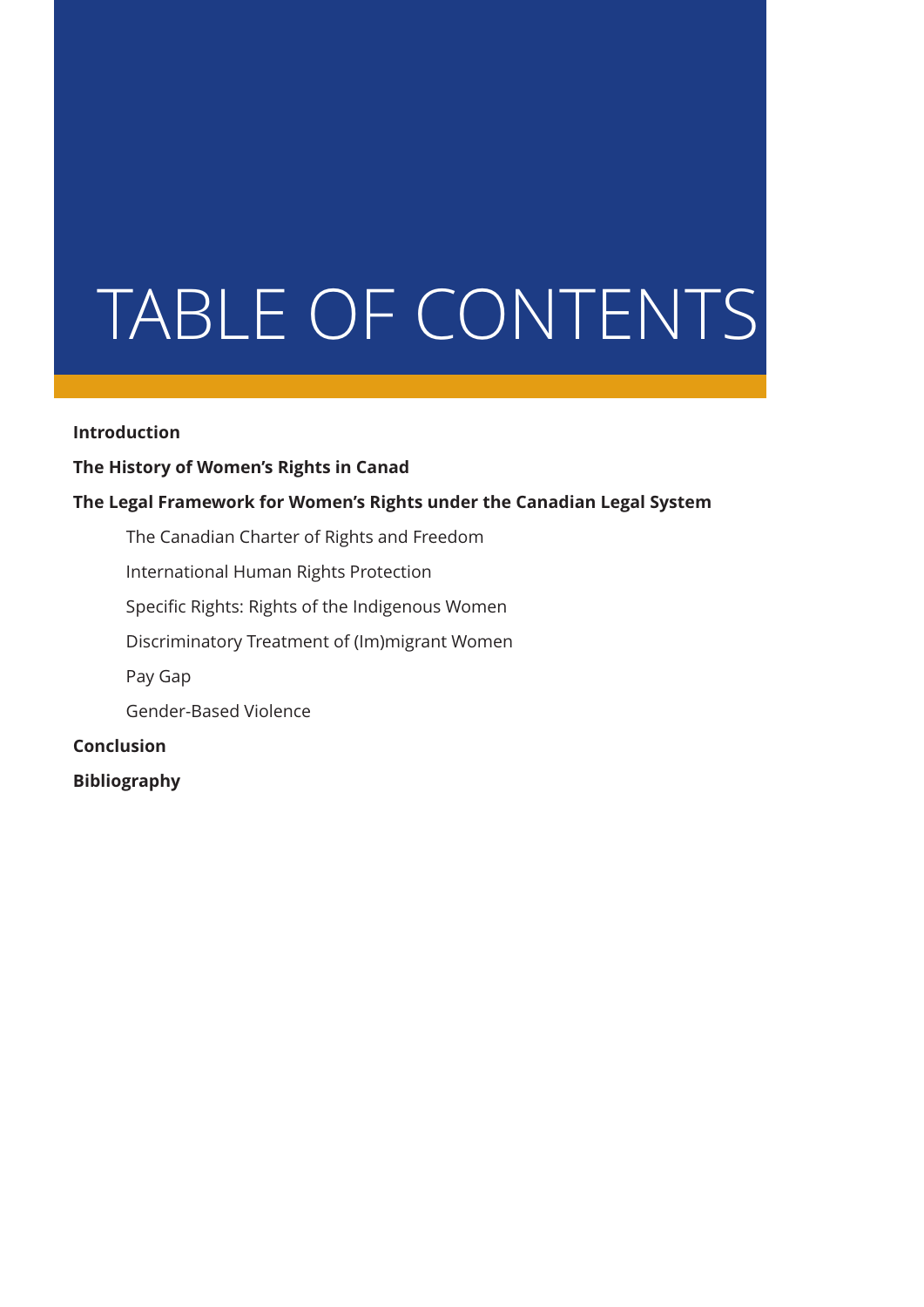#### **Introduction**

The concept of gender equality is regarded as a fundamental right in many nations today and is considered by many to be an absolute necessity in order to create a peaceful, prosperous, and sustainable world.<sup>2</sup> Accordingly, gender equality is defined as equal rights, responsibilities, and opportunities for all genders and contains a wide spectrum of constituents such as but not limited to the right to liberty and security, right to education and work, and the right to be not discriminated against<sup>3</sup> Needless to say, the concept of gender equality applies to all people, regardless of their gender. It aims to eliminate the barriers between different genders through rights and protections created by international and national legal systems as endorsed by national and international courts and tribunals. However, it is an acknowledged fact that women, transgender, and non-binary people have been more vulnerable to and at a higher risk of discrimination on the basis of their gender in every country since the beginning of history.<sup>4</sup>

The notion of gender equality finds its roots in the idea of equal treatment and non-discrimination. Nearly all human rights instruments prohibit discrimination in treatment (direct discrimination) as well as in outcome (indirect discrimination).<sup>5</sup> Further, it should be particularly emphasised that the classification of people may be inevitable in certain situations. The legitimacy of such classifications is often determined by questioning whether or not the differential treatment can be justified on any grounds. In order to answer this question, most judges will look at whether the differential treatment pursued a legitimate aim in a proportionate manner. <sup>6</sup> Certain groups, such as women, might have been treated unfairly over the years and, thus, might need a higher level of protection granted by law enforcement and judiciary in order to overcome historical patterns of disadvantage. For instance, gender quota limitations on companies and organisations that are imposed by the law might appear to many as being discriminatory towards men; however, they are justified through the reasoning thatwomen often face more barriers when it comes to finding education or work as a result of having suffered from years of unjustified discrimination. $^7$ 

<sup>7.</sup> See e.g. Angela Dorrough, Christa Nater, and Monika Leszczyńska, 'What are the positive and negative side effects of gender quotas?' (The Inquisitive Mind) <https://www.inmind.org/article/what-are-the-positive-and-negative-side-effects-of-gender-quotas> accessed 30 November 2021.



<sup>2.</sup> Goal 5: Achieve gender equality and empower all women and girls' (United Nations) <https://www.un.org/sustainabledevelopment/gender-equality/> accessed 29 November 2021.

<sup>3.</sup> Concepts and Definitions' (UN Women) <https://www.un.org/womenwatch/osagi/conceptsandefinitions.htm> accessed 29 November 2021.

<sup>4.</sup> See e.g. 'The struggle of trans and gender-diverse persons' (United Nations Human Rights) <https://www.ohchr.org/EN/Issues/SexualOrientationGender/Pages/struggle-transgender-diverse.aspx> accessed 30 November 2021; 'The Facts About Gender-Based Violence' (Canadian Women's Foundation, October 29 2021)<https://canadianwomen.org/thefacts/gender-based-violence/> accessed 30 November 2021.

<sup>5.</sup> Daniel Moeckli, 'Equality and Non-Discrimination' in Daniel Moeckli and others (eds), International Human Rights Law (3rd edn, OUP 2018) p 148.

<sup>6.</sup> Ibid.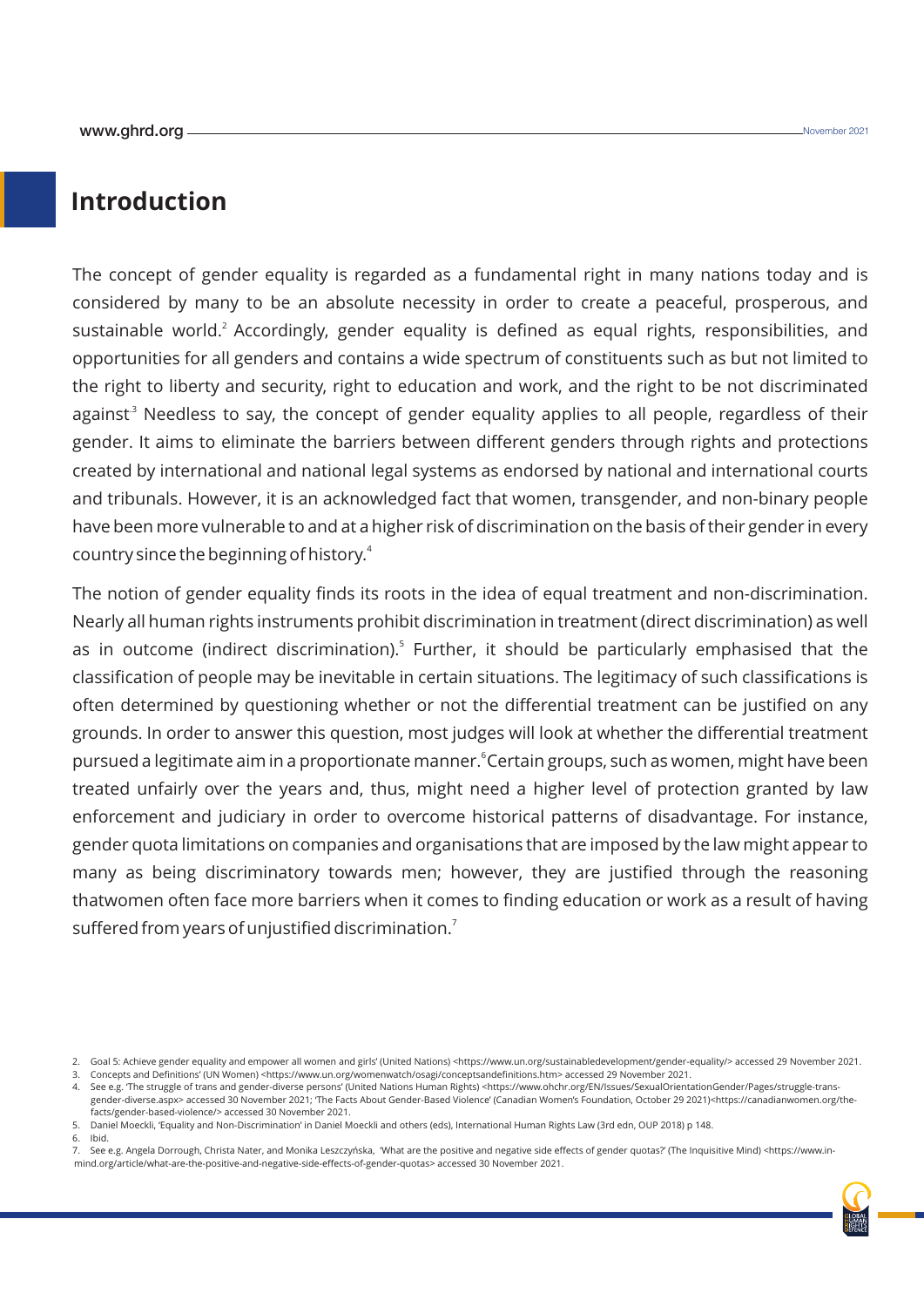Similar to international law, Canadian law prohibits discrimination and differential treatment on the basis of gender.<sup>8</sup> More specifically, Section 28 of the Canadian Human Rights Act of 1977 reads that all Canadians have the right to equal opportunity, fair and equal treatment, and an environment free of discrimination on the basis of sex, sexual orientation, marital status, and family status.<sup>9</sup> Additionally, in Canada, the month of October has been dedicated to women, girls, and gender equality since 1992, a month within which the outstanding achievements of Canadian women and girls are celebrated.<sup>10</sup> Nevertheless, there is much more to be done in order to achieve real equality as statistics show that the rates of gender-based violence, gender pay gap and sexual assault and harassment against women in Canada remain to be relatively and surprisingly high $11$ 

Accordingly, some of the ongoing human rights problems regarding gender discrimination in Canada will be discussed in the present report. First, the history of women's rights will be briefly explained, followed by an extensive description and discussion of the legal framework for women's rights and gender equality in Canada. The focus will be on women's rights in general. However, special attention will be given to the rights of women coming from other minority backgrounds such as Indigenous, disabled, and transgender communities. Finally, issues discussed throughout the report will be summarised in the concluding remarks.

<sup>11.</sup> See e.g. 'About Gender-based Violence' (Government of Canada, 10 May 2021) <https://women-gender-equality.canada.ca/en/gender-based-violence-knowledge-centre/aboutgender-based-violence.html#statistics> accessed 30 November 2021; 'Gender wage gap' (OECD, 2021) <https://data.oecd.org/earnwage/gender-wage-gap.htm> accessed 30 November 2021.



<sup>8.</sup> See e.g. UN General Assembly, Convention on the Elimination of All Forms of Discrimination Against Women, 18 December 1979, United Nations, Treaty Series, vol. 1249, <https://www.refworld.org/docid/3ae6b3970.html> accessed 15 December 2021.

Rights of Women, (Government of Canada, 25 October 2017) <https://www.canada.ca/en/canadian-heritage/services/rights-women.html> accessed 30 November 2021. 10. '2021 Women's History Month Theme' (Government of Canada, October 1 2021). <https://women-gender-equality.canada.ca/en/commemorations-celebrations/womens-historymonth/2021-theme.html> accessed 30 November 2021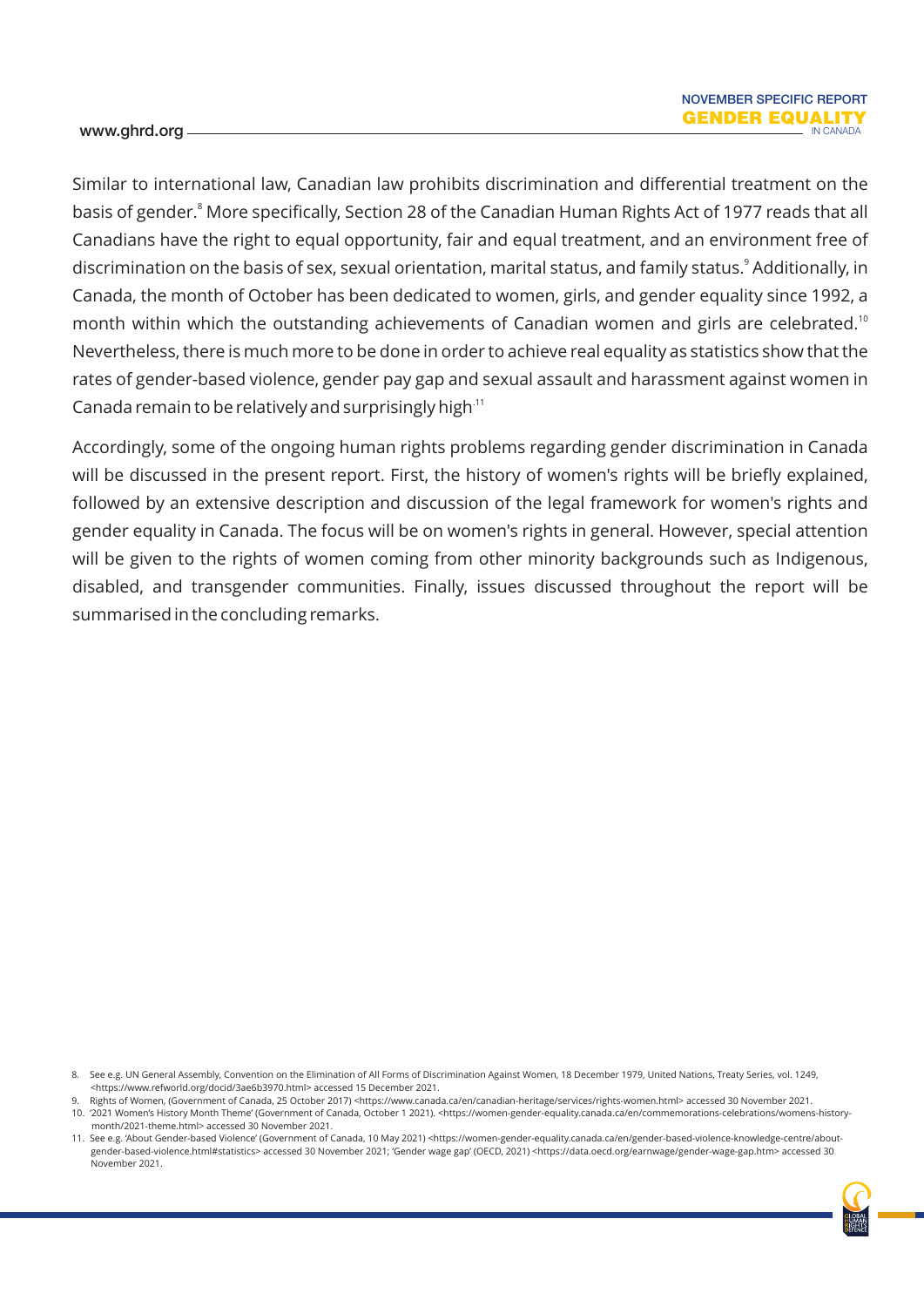#### **The History of Women's Rights in Canada**

Similar to how the change towards gender equality was initiated in almost every Western civilization, the earliest step towards achieving gender equality in Canada was taken by legalising married women's property rights over a hundred years ago.<sup>12</sup> A few years later, changes were seen in relation to the voting rights of women, followed by the labour inclusion of women at last. As of today, 50% of the Canadian Federal cabinet ministers are women. $^{13}$ 

The earliest steps towards achieving gender equality were taken in Ontario in 1884 and Manitoba in 1900 through the passing of the Married Women's Property Act which gave married women the same legal rights as men.<sup>14</sup> This meant that women could now enter into legally binding agreements and buy property. Other provinces followed slowly, and as a result of Quebec signing the Married Women's Property Act in 1964, the Civil Code of Quebec was amended to give married women full legal and property rights.<sup>15</sup> In this regard, one aspect worth mentioning is the interpretation of the term 'persons' under the famous British North America Act of 1867 since it created ambiguity as to whether or not women were included by the term. Although the Supreme Court of Canada first ruled that the definition of 'persons' under the British North America Act did not include women, an appeal to the Privy Council made it clear that women were considered as 'persons' under the law and, thus, opened the way for further social change with regards gender equality.<sup>16</sup>

Canadian women were denied the right to vote in provincial and federal elections at the beginning of the 20th century.<sup>17</sup> The situation changed in 1916 when women won the right to vote in provincial elections in Manitoba, Saskatchewan, and Alberta. British Columbia and Ontario followed shortly after in 1917.<sup>18</sup> In the same year, Canada passed the War-time Elections Act, which gave the right to vote to militant women and women who had male relatives fighting in World War I.<sup>19</sup> Although all Caucasian women had the right to vote in federal elections by 1918, minority groups and women from other backgrounds were nevertheless denied such a right until approximately the mid-1900s.<sup>20</sup> In 1937, the right to vote was extended to certain minority groups, and, by 1960, all Canadians were granted the right to vote, including Indigenous women and men. $^{21}$ 

- 13. Ibid. 14. Ibid.
- 15. Ibid.
- 16. Ibid. 17 Ibid.
- 18. Ibid.
- 19. Ibid. 20. Ibid.
- 21. Ibid.



<sup>12. &#</sup>x27;Rights of Women' (Government of Canada) <https://www.canada.ca/en/canadian-heritage/services/rights-women.html#a2> accessed 30 November 2021.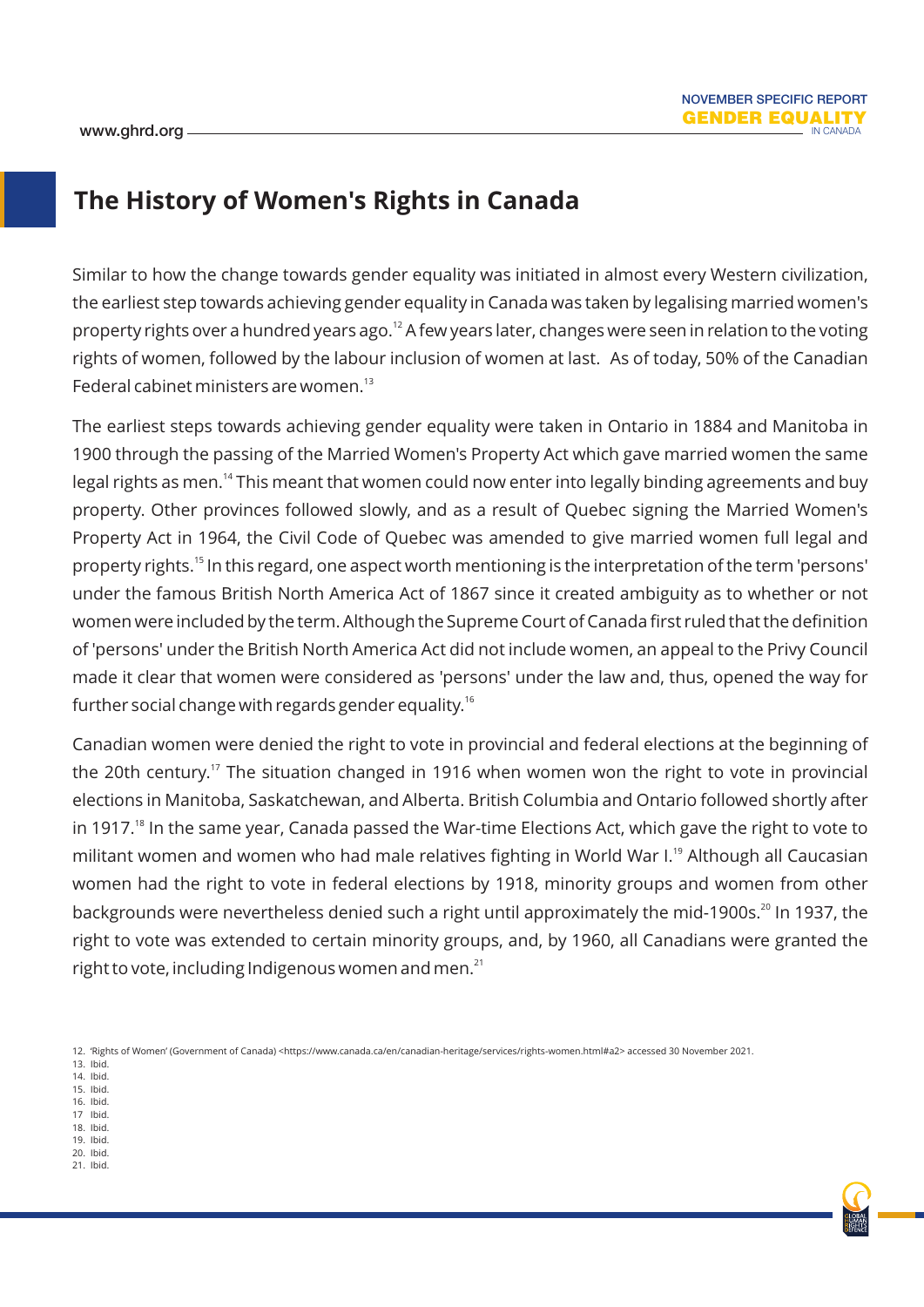In 1951, the Fair Employment Practises Act and the Female Employees Fair Remuneration Act were enacted in Ontario, amounting to one of the most important steps taken towards gender equality in the Canadian workforce.<sup>22</sup> Fines were implemented to provide women with equal pay for work of equal value, and a system for complaints was created through these acts that were designated to combat discrimination at the workplace. Canada's other provinces and territories followed Ontario and shortly adopted similar acts.

Today, Canada is known to be one of the most well-achieved states with regards to promoting and ensuring respect for gender equality and human rights. In fact, Canada was one of the first countries to ratify the Convention on the Elimination of All Forms of Discrimination against Women and the Optional Protocol to the Convention on the Elimination of All Forms of Discrimination against Women.<sup>23</sup> However, the mere fact that problems related to gender equality continue to exist on such a wide scale in Canada today, over a hundred years since the instigation of the earliest steps taken towards achieving gender equality, demonstrate that further social change is needed to promote respect for equality and eliminate barriers that Canadian women face every day.

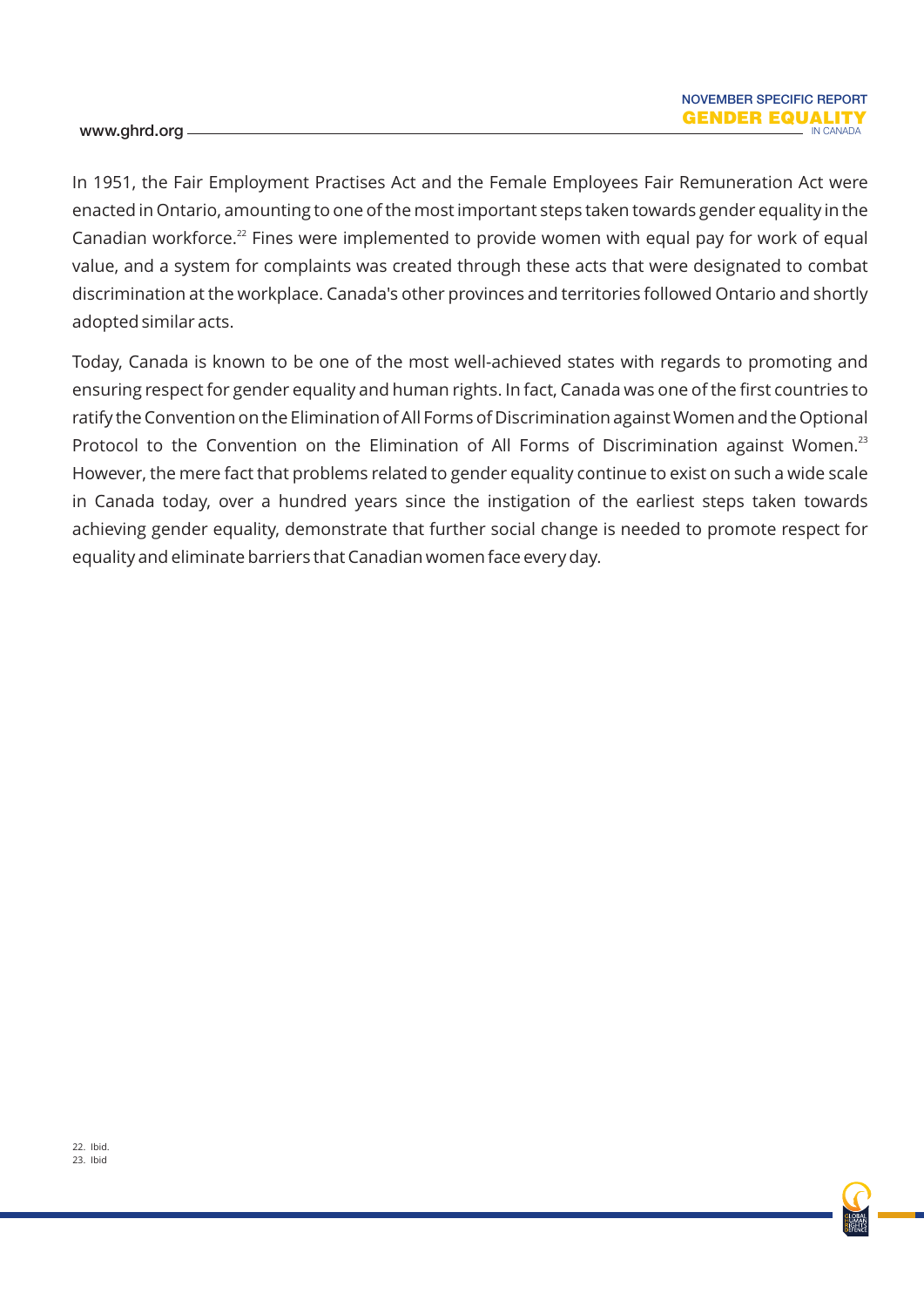#### **The Legal Framework for Women's Rights under the Canadian Legal System**

The notion of equal rights play an extremely relevant role in protecting women and their basic human rights given the discriminatory treatment they have suffered throughout history. With that purpose, the legal framework available for protecting equal rights in Canada provides a number of instruments.

#### **a. The Canadian Charter of Rights and Freedom**

The Canadian Charter of Rights and Freedom (hereinafter, the Canadian Charter) sets basic constitutional protections to individual human rights, ones which apply to relationships between the individual and its government.<sup>24</sup> Private relationships, i.e. relations between individuals, are covered in certain areas by the Canadian Human Rights Act (hereinafter, the Humans Rights Act).<sup>25</sup> The issue of equality and non-discriminatory treatment is enshrined in the Canadian Charter mainly in two sections:

**Section 15** safeguards the equal protection and benefit of the law "without discrimination […] based on race, national or ethnic origin, colour, religion, sex, age or mental or physical disability".<sup>26</sup> The extension of this section has been expanded by Court decisions in order to prohibit discrimination on other grounds, such as citizenship, marital status and sexual orientation.

**Section 28** ensures that all the rights protected under the Charter ought to apply to men and women on an equal basis.<sup>27</sup> Additionally, the Human Rights Act states that all Canadians have the right to equality, equal opportunity, fair treatment, and an environment free of discrimination on the basis of sex, sexual orientation, marital status and family status.

#### **International Human Rights Protection**

In addition to supporting the principles outlined in the "Universal Declaration of Human Rights", Canada has subscribed to seven United Nations human rights treaties.<sup>28</sup> Therefore, it must submit reports on the different measures taken for implementing each of these treaties.

<sup>28.</sup> International Convention on the Elimination of All Forms of Racial Discrimination (accession by Canada in 1970); International Covenant on Civil and Political Rights (accession by Canada in 1976); International Covenant on Economic, Social and Cultural Rights (ratified by Canada in 1976); Convention on the Elimination of All Forms of Discrimination against Women (ratified by Canada in 1981); Convention against Torture and Other Cruel, Inhuman or Degrading Treatment or Punishment (ratified by Canada in 1987); Convention on the Rights of the Child (ratified by Canada in 1991); Convention on the Rights of Persons with Disabilities (ratified by Canada in 2010).



<sup>24.</sup> Canada: Constitution Acts, 1867 to 1982

<sup>25.</sup> Canadian Human Rights Act, 1985

<sup>26.</sup> Canada: Constitution Acts, 1867 to 1982, s 15

<sup>27.</sup> Canada: Constitution Acts, 1867 to 1982, s 28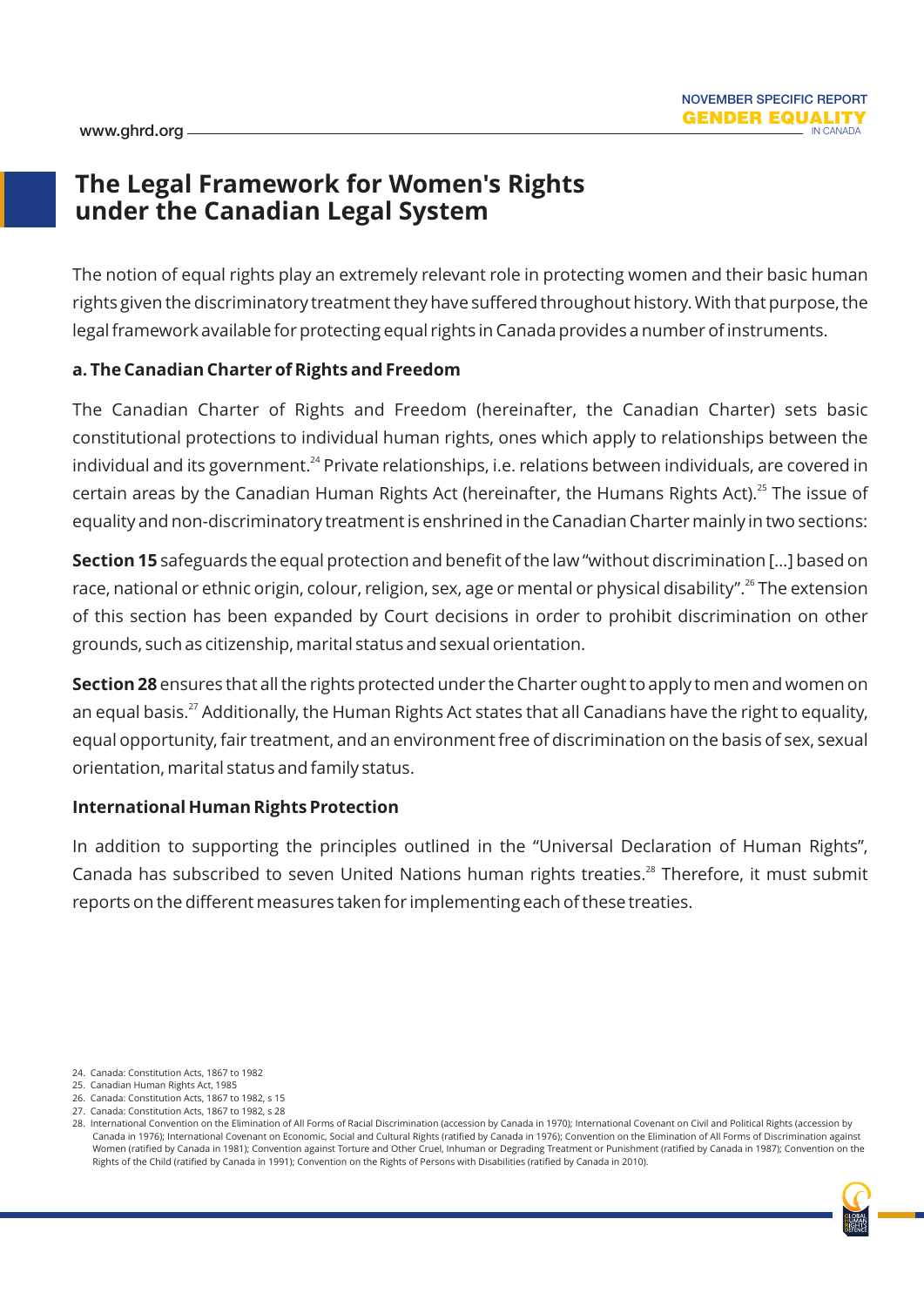Unlike other legal systems, Canada operates according to a dualist model. This means that a treaty that has been signed and ratified by the executive branch still requires incorporation into domestic law to be enforceable at the national level. Herein, it is important to note that international law is an entirely separate mechanism from domestic law, and sometimes the two can even be in conflict with one another.<sup>29</sup> Therefore, any ratification discussion in Canada is considered incomplete without a discussion of how to implement it at a domestic level, and thus make the international treaty enforceable under Canadian law.

#### **Specific Rights: Rights of Indigenous Women**

Indigenous women (First Nations, Metis and Inuit women) have had to endure several socio-economic issues as consequences of colonisation, a history which has imposed a euro-centric male-controlled system of government on Indigenous society.<sup>30</sup>

A clear example of the discriminatory treatment Indigenous women have endured for over a century is the Indian Act of 1876. Until very recently, Indigenous women were deprived of their Indian status upon marriage to a non-Indian man, while Indian men were entitled to bestow status on their non-Indian wives.<sup>31</sup> Thus, marrying "out" has literally meant to be exiled from their communities, their rights and ties to their families, cultures, as well as their identities.

According to McIvor (2004), since 1869, colonialist and patriarchal federal laws, such as the Indian Act, have "fostered patriarchy in Aboriginal communities and subjected Aboriginal women to loss of Indian status and the benefits of band membership, eviction from reserve home, and denial of an equal share of matrimonial property". $32$ 

In the early 1970s, several cases were set in legal motion to tackle the dominance of male leadership and participation in First Nations' organisations.<sup>33</sup> The Canada v. Lavell and Isaac v. Bedard cases in the Supreme Court of Canada (1974), and the Lovelace v. Canada case before the United Nations Human Rights Committee (1977), argued that the Indian Act was not compliant with the Canadian Bill of Rights and its prohibition against discrimination on the basis of sex.<sup>34</sup> In Lovelace v. Canada it was also argued that it violated Article 27 of the International Covenant on Civil and Political Rights (ICCPR), which is the right not to be denied the enjoyment of one's own culture and language. $35$ 

29. Library of Parliament, Canada's Approach to the Treaty-Making Process (HillStudies 2020)

<sup>34.</sup> Canada v. Lavell & Isaac v. Bedard [1974] S.C.R. 1349 (Can.); Sandra Lovelace v. Canada, Communication No. R.6/24, adopted 29 Dec. 1977, U.N. GAOR, Hum. Rts. Comm., at 166, U.N. Doc. A/36/40 (1981); Bonita Lawrence, "Real" Indians and Others: Mixed–Blood Urban Native Peoples and Indigenous Nationhood 56–58 (2004); NWAC, supra note 37, at 8–9. 35. International Covenant on Civil and Political Rights (adopted 16 December 1966, entered into force 23 March 1976) 999 UNTS 171 (ICCPR)



<sup>30.</sup> Miriam McNab, 'Indigenous Women's Issues in Canada' (The Canadian Encyclopedia, 30 April 2020) <https://www.thecanadianencyclopedia.ca/en/article/native-womens-issues> accessed 30 November 2021

<sup>31.</sup> Native Women's Association of Canada, 'Aboriginal Women's Rights Are Human Rights' (NWAC, 1999) <https://www.nwac.ca/wp-content/uploads/2015/05/2000-NWAC-Aboriginal-Womens-Rights-Are-Human-Rights-Research-Paper.pdf> accessed 30 November 2021

<sup>32.</sup> Sharon McIvor, 'Aboriginal Women Unmasked: Using Equality Litigation to Advance Women's Rights' [2004] Can. J. Women & L. 16

<sup>33.</sup> Rauna Kuokkanen, 'Self-Determination and Indigenous Women's Rights at the Intersection of International Human Rights' [2012] Human Rights Quarterly 34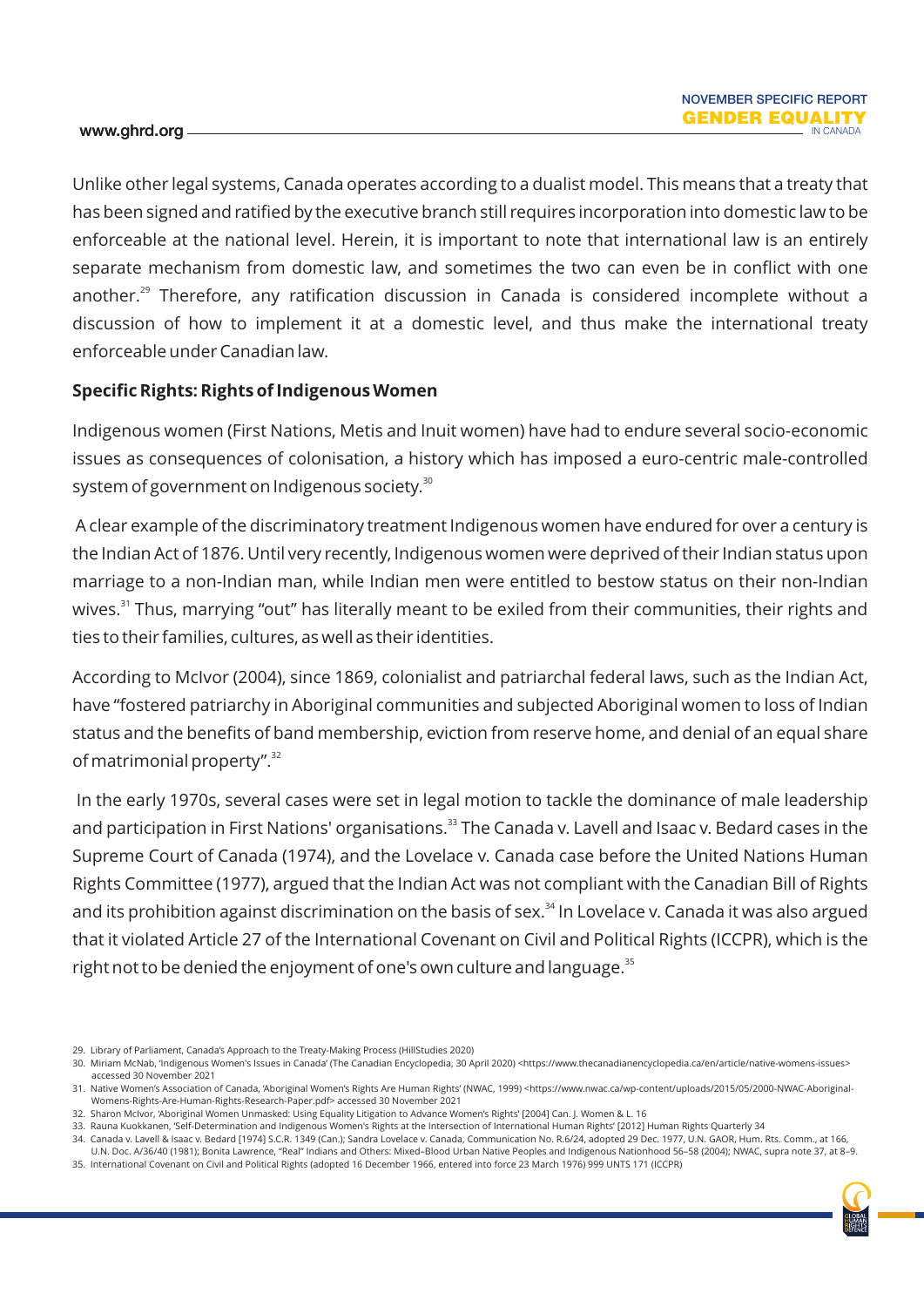In 1985, Bill C-31 changed the Indian Act by bringing it in line with the Canadian Charter of Rights and Freedoms. This amendment allows women who "married out"–and those who lost their Indian Status by other means–to apply for the restoration of their status and rights.<sup>36</sup> This amendment also applies to the children of those who have lost their Indian Status. Since the 1985 amendments to the Indian Act, the number of registered Indigenous peoples in Canada has more than tripled, from approximately 360,000 in 1985 to more than 1,008,955 in 2019.<sup>37</sup>

#### **Discriminatory treatment of (Im)migrant Women**

According to the Canadian Research Institute for the Advancement of Women, all non-Indigenous Canadians are immigrants or descendants of immigrants. However, the term "immigrant" is often used to refer to racialised minorities who are considered as "others".<sup>38</sup>

In 2020, more than half of the people who migrated to Canada were women,<sup>39</sup> mostly from Asia, the Middle East, and Africa.<sup>40</sup> These migrant women face various forms of systematic discrimination when arriving in Canada and, due to the fact that they often migrate as dependents of men or by accompanying family members, they are considered to be a "trail" of their spouses, have few qualifications and being unable engage in paid work.<sup>41</sup> Given those factors, it is assumed that they are only suitable for "low-skill" jobs, creating a false narrative that is important to debunk.

The intersectional forms of discrimination that migrant women have to endure call for the need for a more present federal government that could support them and bring visibility to the many obstacles that lay in their path. Despite the many programs present in the Canadian system that attempt to tackle such issues, few seem to truly comprehend the complexity of migrant women's position. $42$ 

Migrant women frequently experience unfair treatment in the workplace, and, in many cases, sexism and racism forces those with professional qualifications to "deskill" themselves in order to find employment.<sup>43</sup> Not only that, women in temporary work programs often face low wages, poor conditions, and sexual and racial harassment, lack of overtime pay access to healthcare, as well as many difficulties regarding access to settlement services.<sup>44</sup>

39. In 2020, Canada received 141.046 male migrants versus 143.341 female migrants (Statista, 2020)

43. Ibid.

44. Ibid.



<sup>36.</sup> Miriam McNab, 'Indigenous Women's Issues in Canada' (The Canadian Encyclopedia, 30 April 2020) <https://www.thecanadianencyclopedia.ca/en/article/native-womens-issues> accessed 30 November 2021

<sup>37.</sup> Lucy leudy, 'Number of registered Indians in Canada from 2000 to 2019' (Statista, 6 July 2021) <https://www.statista.com/statistics/538050/registered-indian-population-in-canada/> accessed 30 November 2021

<sup>38.</sup> Alexandra Dobrowolsky, Sedef Arat-Koç & Christina Gabriel, '(Im)migrant women in Canada' (Canadian Research Institute for the Advancement of Women, 2018) <https://www.criawicref.ca/wp-content/uploads/2021/04/Immigrant-Women-in-Canada.pdf> accessed 30 November 2021

<sup>40.</sup> Alexandra Dobrowolsky, Sedef Arat-Koç & Christina Gabriel, '(Im)migrant women in Canada' (Canadian Research Institute for the Advancement of Women, 2018) <https://www.criawicref.ca/wp-content/uploads/2021/04/Immigrant-Women-in-Canada.pdf> accessed 30 November 2021

<sup>41.</sup> Ibid. 42. Ibid.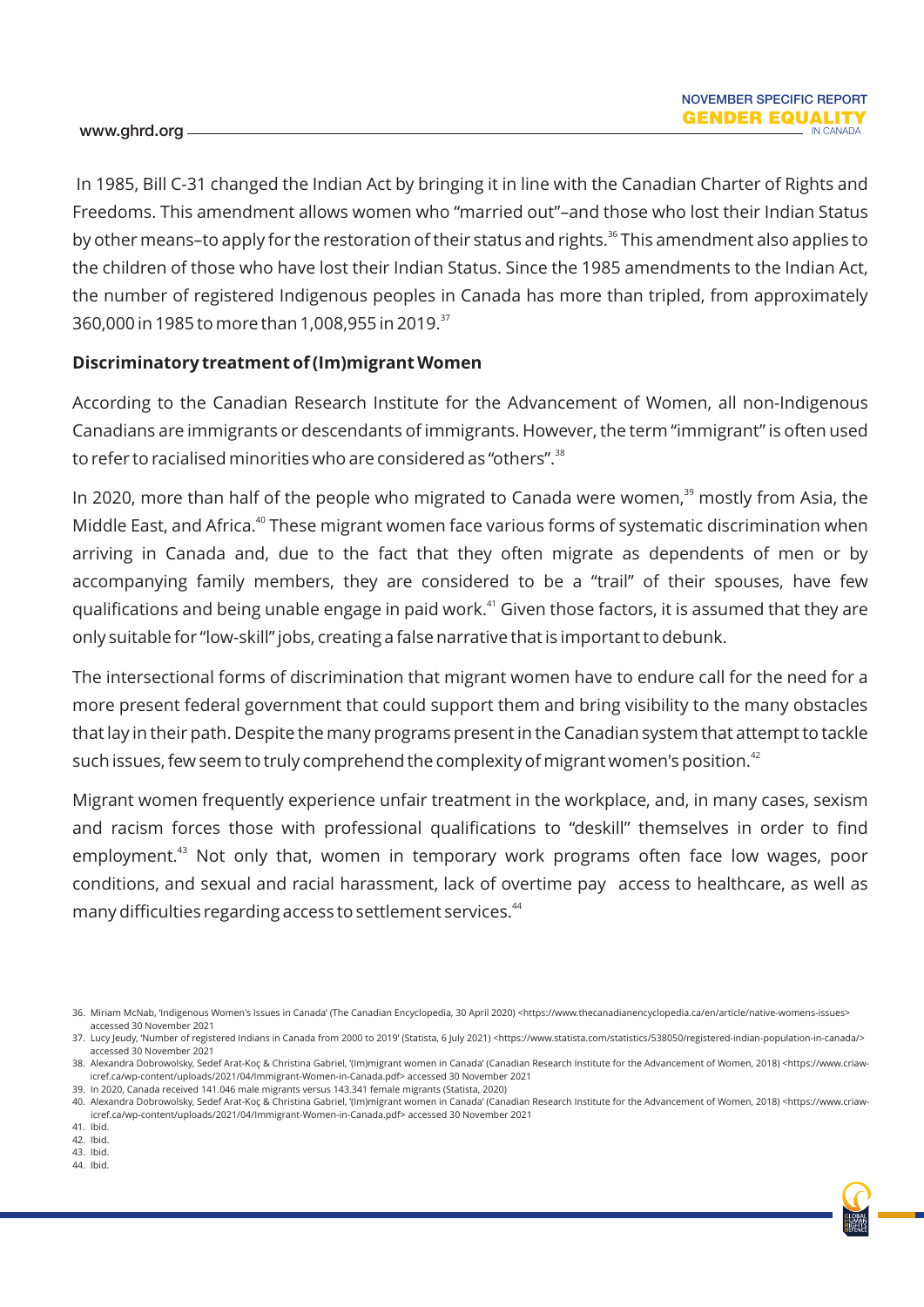#### **Pay Gap**

According to the 1995 **Employment Equity Act**,<sup>45</sup> Canadians have the right to be treated fairly in workplaces. Employment equity promotes equitable representation for the following

designated groups in Canada: women, Indigenous peoples, persons with disabilities, and members of visible minorities.<sup>46</sup> Therefore, this Act establishes that Canadians have the right to experience workplace compensation practices that are free from gender-based discrimination.

Additionally, the 2009 **Public Sector Equitable Compensation Act**<sup>47</sup> serves as a human rights legislation affirming that women in the federal public sector should receive equal pay for work of equal value. The Act is part of the Canadian government's compliance with the equality guarantee in the Canadian Charter.<sup>48</sup>

An important piece of data in this regard is found in the Organisation for Economic Cooperation and Development (OECD) Gender Wage Gap indicator from 2020 in which **Canada is ranked as having the**  8th highest gender pay gap out of a list of 43 countries examined by the OECD.<sup>49</sup> Statistics Canada notes that some measurement tools do not account for the fact that full-time working women tend to work fewer hours than men, often because of "family responsibilities". Therefore, comparing the hourly pay of full-time working women to those of men provides a more accurate scenario of the pay gap in Canada. Under these parameters, women earned an average of 87 cents for every dollar earned by men in 2015 (23% less).<sup>50</sup>

As a result, by only measuring the value of each hour worked by a Canadian woman, one may conclude that the Canadian economy puts more monetary value into one hour worked by a man than one hour worked by a woman. However, by clearing other elements from the equation, the parameter evades the question regarding the socio-cultural elements that also play an important role in the existence of a pay gap in Canada. Why do full-time working Canadian women "work" fewer hours? Why do "family responsibilities" affect mostly working women rather than men and women equally? Are "family responsibilities" a subsidy of Canadian female workers to the national economy?

45. Canada: Employment Equity Act, 1995

47. Canada: Public Sector Equitable Compensation Act, 2009

49. 'Gender wage gap' (OECD) <https://data.oecd.org/earnwage/gender-wage-gap.htm> accessed 30 November 2021



<sup>46. &#</sup>x27;Equality and inclusion in federally regulated industries and workplaces' (Government of Canada) <https://www.canada.ca/en/services/jobs/workplace/human-rights.html> accessed 30 November 2021

<sup>48. &#</sup>x27;The Public Sector Equitable Compensation Act and the Reform of Pay Equity' (Government of Canada) <https://www.canada.ca/en/treasury-board-secretariat/topics/pay/equitablecompensation/public-sector-equitable-compensation-act-reform-pay-equity.html> accessed 30 November 2021

<sup>50. &#</sup>x27;Women and Paid Work' (Statistics Canada) <https://www150.statcan.gc.ca/n1/pub/89-503-x/2015001/article/14694-eng.htm> accessed 30 November 2021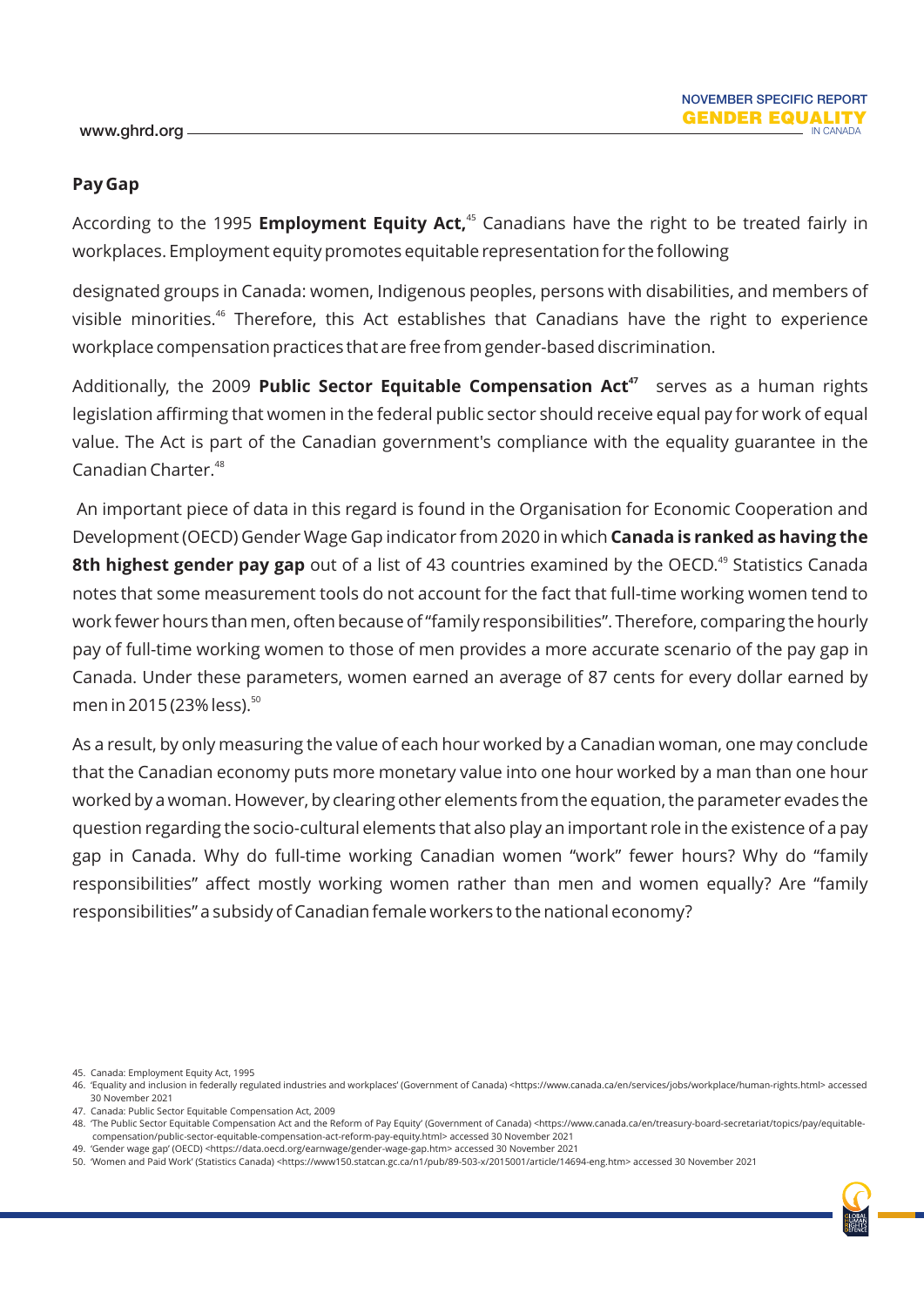#### **Gender-Based Violence**

Gender-based violence (hereinafter, GBV) is any violence directed towards someone due to their gender expression, gender identity or perceived gender.<sup>51</sup> In addition to the sexual/gender diversities present in European countries, Canada also includes in the groups at risk of GBV the "two-spirit" people. For that reason, the Royal Canadian Mounted Police (hereinafter, RCMP) website defines "women, girls, Indigenous peoples and members of the LGBTQ2S+ community" as the groups who are more at risk of experiencing GBV.<sup>52</sup> GBV can occur in a physical and/or emotional form, such as sexual assault, rape, manipulation, and criminal harassment. Although everyone can be a subject of violence, statistics show that women, girls, and gender-diverse people are at a higher risk compared to the rest of the population. More specifically, in Canada, 67% of people know a woman who has experienced physical or sexual abuse; 30% of women that are aged 15 or older report experiencing sexual assault at least once in their lives; and more than 6,000 women and children sleep in shelters because of unsafe home  $situations.<sup>53</sup>$ 

Although the occurrence of GBV in Canada is lower than in most countries.<sup>54</sup> additional factors and intersectionalities such as age, geographic location, socioeconomic background, and ethnicity contribute to the existence of different realities inside the same country, exacerbating the risk and unique challenges in certain populations.<sup>55</sup> Unfortunately, the real extension of this issue is yet to be determined. What is certain is that the majority of the victimisation cases experienced by women remain unreported due to shame or fear of the repercussions; therefore, it is likely that the real numbers are much higher.

Violence against women can be considered to be the embodiment of the many vulnerabilities discussed in this report. There is no one solution to this issue. However, it seems evident that the more intersectional identities a woman embodies, the more likely she will be victimised. Thus, a multidisciplinary approach that tackles economic dependency, unequal pay for equal work, the racialisation of migrant and Indigenous women, lack of healthcare and childcare support, and other factors that could contribute to women's discrimination is a must.

53. Ibid.

55. 'Gender Based Violence' (Royal Canadian Mounted Police) <https://www.rcmp-grc.gc.ca/en/relationship-violence/gender-based-violence> accessed 30 November 2021



<sup>51. &#</sup>x27;Gender Based Violence' (Royal Canadian Mounted Police) <https://www.rcmp-grc.gc.ca/en/relationship-violence/gender-based-violence> accessed 30 November 2021 52. Ibid.

<sup>54. &#</sup>x27;Global Database on Violence against Women' (UN Women) <https://evaw-global-database.unwomen.org/en> accessed 30 November 2021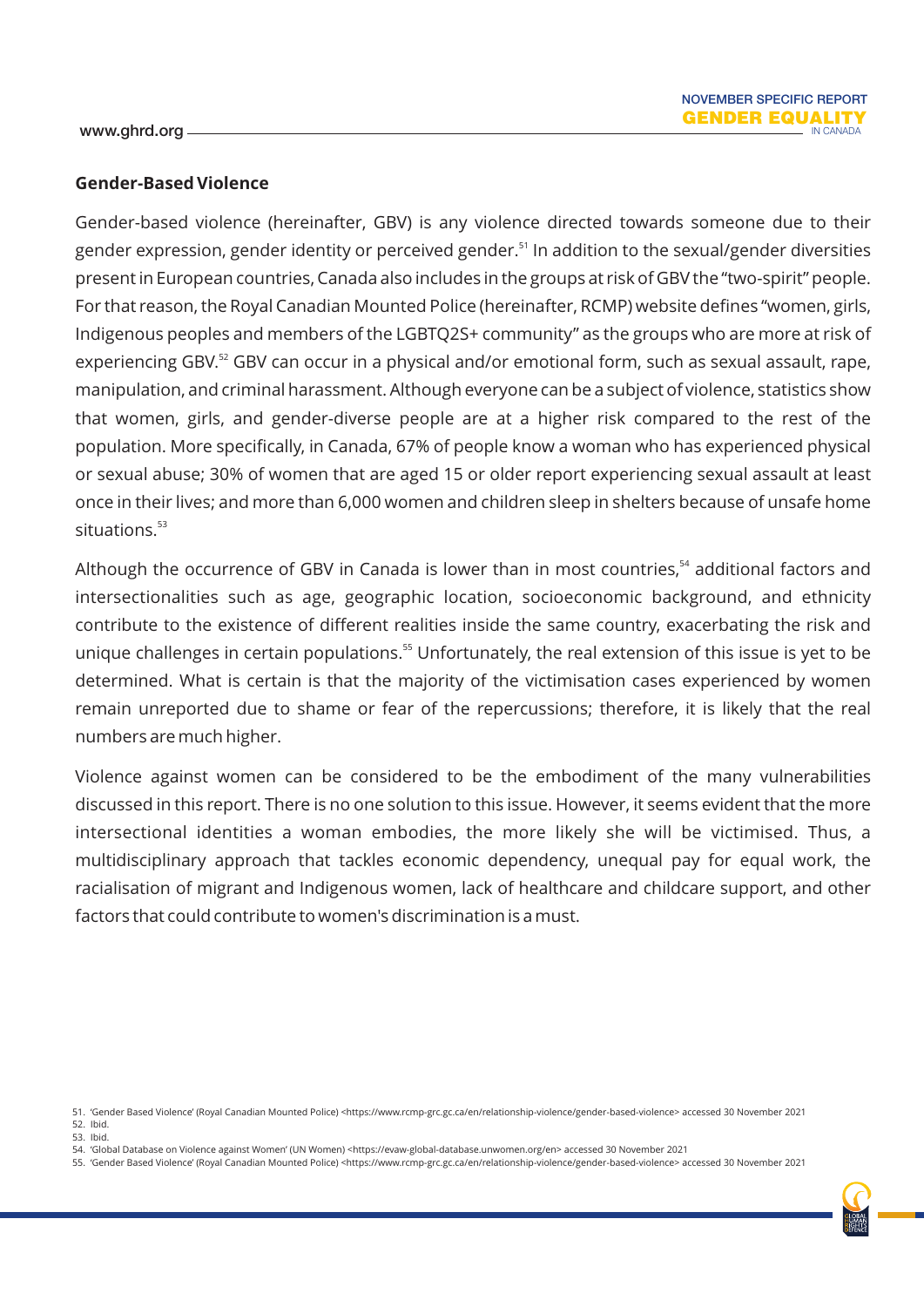### **Conclusion**

Despite all the legal instruments present in the Canadian governmental apparatus, women continue to be one of the most vulnerable groups in the country. This situation becomes even more critical when intersectional identities are part of the equation. In addition, the lack of access to support systems and healthcare services, such as child daycare, are other elements that could contribute to the expansion of the gap between men and women in Canada. Although the picture is not as dire as in other countries, there are still many more steps the need to be taken by the federal and First Nations' governments of Canada in order to combat discrimination against women.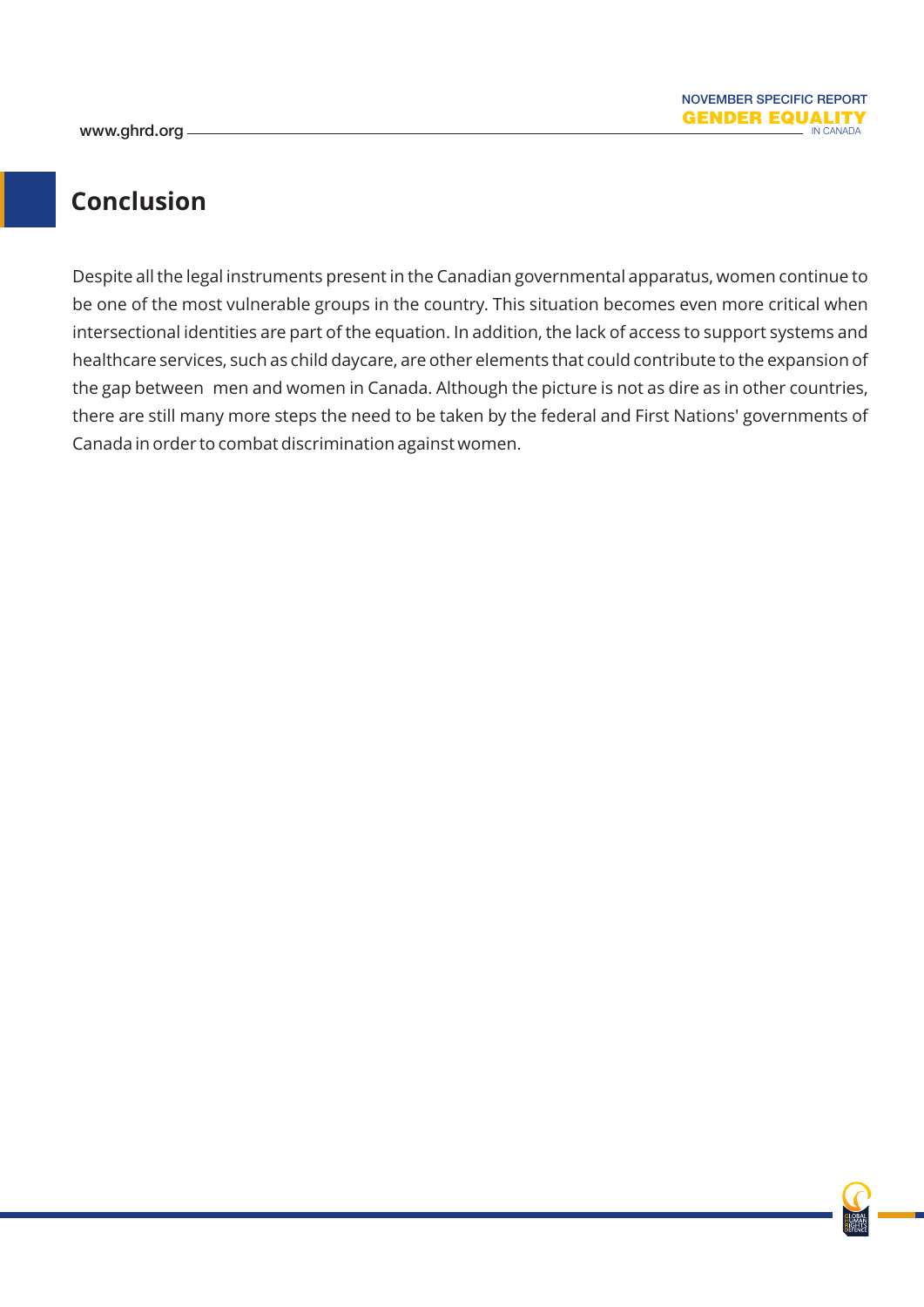### **Bibliography**

Primary Sources

Bonita Lawrence, "Real" Indians and Others: Mixed–Blood Urban Native Peoples and Indigenous Nationhood 56–58 (2004)

Canada: Constitution Acts, 1867 to 1982

Canada: Employment Equity Act, 1995

Canadian Human Rights Act, 1985

Canada v. Lavell & Isaac v. Bedard [1974] S.C.R. 1349 (Can.)

International Covenant on Civil and Political Rights (adopted 16 December 1966, entered into force 23 March 1976) 999 UNTS 171 (ICCPR)

Sandra Lovelace v. Canada, Communication No. R.6/24, adopted 29 Dec. 1977, U.N. GAOR, Hum. Rts. Comm., at 166, U.N. Doc. A/36/40 (1981)

Secondary Sources

2021 Women's History Month Theme' (Government of Canada, October 1 2021). <https://womengender-equality.canada.ca/en/commemorations-celebrations/womens-history-month/2021 theme.html> accessed 30 November 2021

'About Gender-based Violence' (Government of Canada, 10 May 2021) <https://women-genderequality.canada.ca/en/gender-based-violence-knowledge-centre/about-gender-based-violence.html #statistics> accessed 30 November 2021

Alexandra Dobrowolsky, Sedef Arat-Koç & Christina Gabriel, '(Im)migrant women in Canada' (Canadian Research Institute for the Advancement of Women, 2018) <https://www.criaw-icref.ca/wpcontent/uploads/2021/04/Immigrant-Women-in-Canada.pdf> accessed 30 November 2021

Angela Dorrough, Christa Nater, and Monika Leszczyńska, 'What are the positive and negative side effects of gender quotas?' (The Inquisitive Mind) <https://www.in-mind.org/article/what-are-thepositive-and-negative-side-effects-of-gender-quotas> accessed 30 November 2021

'Concepts and Definitions' (UN Women) <https://www.un.org/womenwatch/osagi/c onceptsan definitions.htm> accessed 29 November 2021

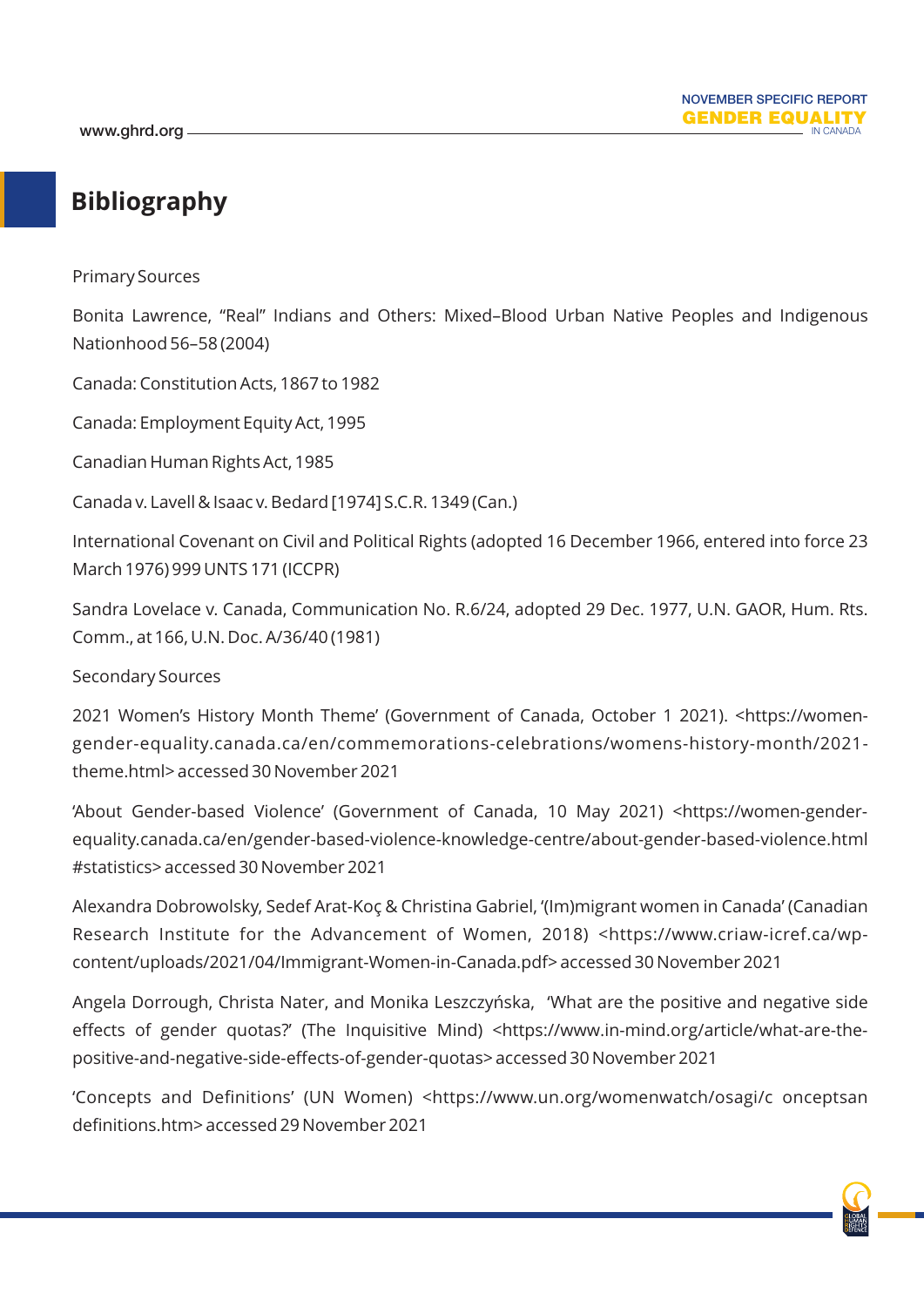#### www.ghrd.org -

Daniel Moeckli, 'Equality and Non-Discrimination' in Daniel Moeckli and others (eds), International Human Rights Law (3rd edn, OUP 2018) p 148

'Gender Based Violence' (Royal Canadian Mounted Police) <https://www.rcmpgrc.gc.ca/en/relationship -violence/gender-based-violence> accessed 30 November 2021

'Gender wage gap' (OECD, 2021) <https://data.oecd.org/earnwage/gender-wage-gap.htm> accessed 30 November 2021

Global Database on Violence against Women' (UN Women) <https://evaw-global-database. unwomen .org/en> accessed 30 November 2021

'Goal 5: Achieve gender equality and empower all women and girls' (United Nations) <https://www.un .org/sustainabledevelopment/gender-equality/> accessed 29 November 2021

'International Women's Day: 10 Interesting Facts' (University of Toronto) <https://www.oise. utoronto .ca/oise/News/IWDFacts.html> accessed 29 November 2021

Library of Parliament, Canada's Approach to the Treaty-Making Process (HillStudies 2020)

Lucy Jeudy, 'Number of registered Indians in Canada from 2000 to 2019' (Statista, 6 July 2021) <https: // www.statista.com/statistics/538050/registered-indian-population-in-canada/> accessed 30 November 2021

Miriam McNab, 'Indigenous Women's Issues in Canada' (The Canadian Encyclopedia, 30 April 2020) <https://www.thecanadianencyclopedia.ca/en/article/native-womens-issues> accessed 30 November 2021

Native Women's Association of Canada, 'Aboriginal Women's Rights Are Human Rights' (NWAC, 1999) <https://www.nwac.ca/wp-content/uploads/2015/05/2000-NWAC-Aboriginal-Womens-Rights-Are-Human-Rights-Research-Paper.pdf> accessed 30 November 2021

Rauna Kuokkanen, 'Self-Determination and Indigenous Women's Rights at the Intersection of International Human Rights' [2012] Human Rights Quarterly 34

Rights of Women, (Government of Canada, 25 October 2017) <https://www.canada.ca/en/canadianheritage/services/rights-women.html> accessed 30 November 2021

Sharon McIvor, 'Aboriginal Women Unmasked: Using Equality Litigation to Advance Women's Rights' [2004] Can. J. Women & L. 16

'The Facts About Gender-Based Violence' (Canadian Women's Foundation) <https://canadianwomen. org/the-facts/gender-based-violence/> accessed 30 November 2021

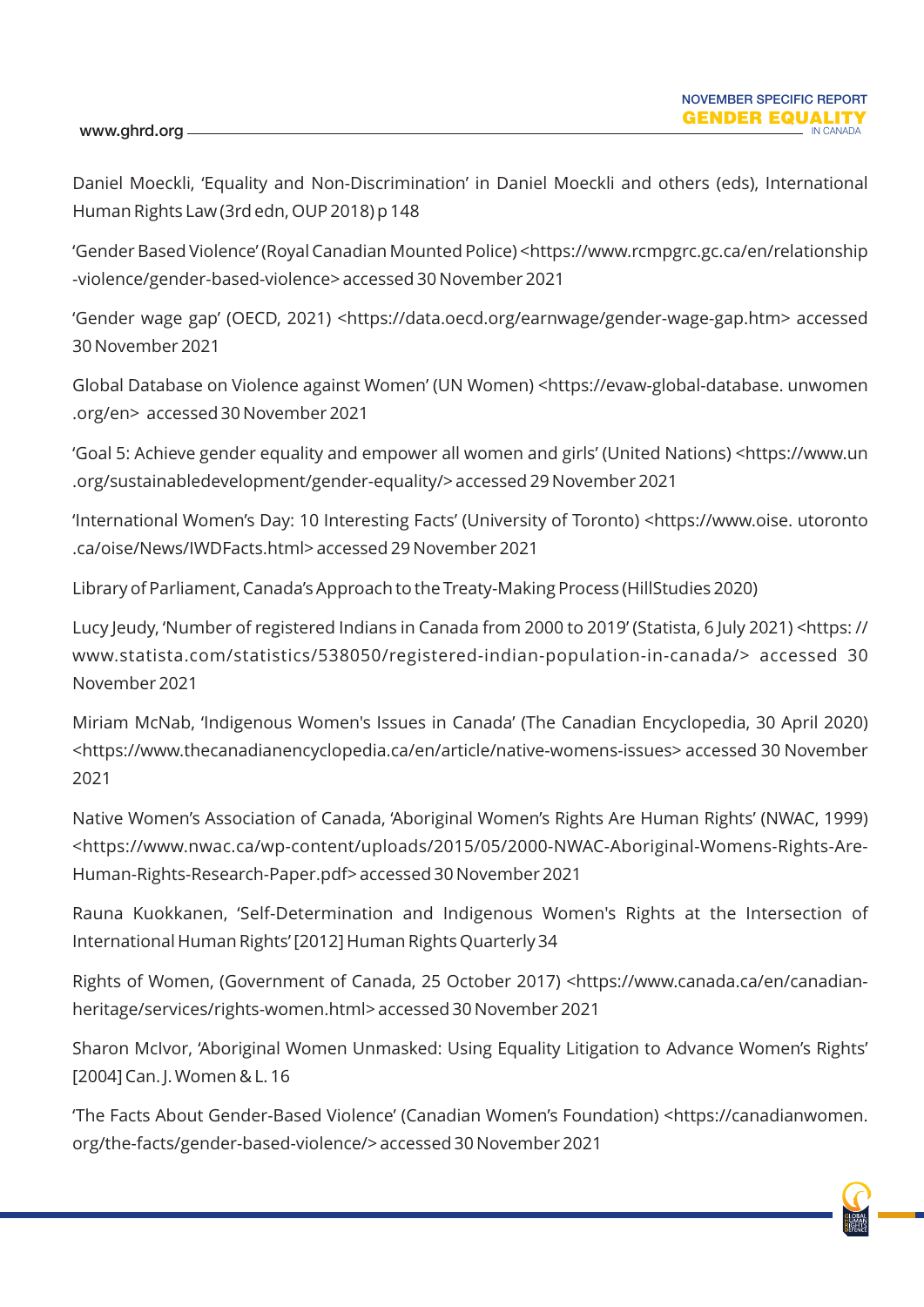'The Public Sector Equitable Compensation Act and the Reform of Pay Equity' (Government of Canada) <https://www.canada.ca/en/treasury-board-secretariat/topics/pay/equitable-compensation/publicsector-equitable-compensation-act-reform-pay-equity.html> accessed 30 November 2021

'The struggle of trans and gender-diverse persons' (United Nations Human Rights) <https://www.ohchr .org/EN/Issues/SexualOrientationGender/Pages/struggle-trans-gender-diverse.aspx> accessed 30 November 2021

'Women and Paid Work' (Statistics Canada) <https://www150.statcan.gc.ca/n1/pub/89-503 x/2015001/article/14694-eng.htm> accessed 30 November 2021